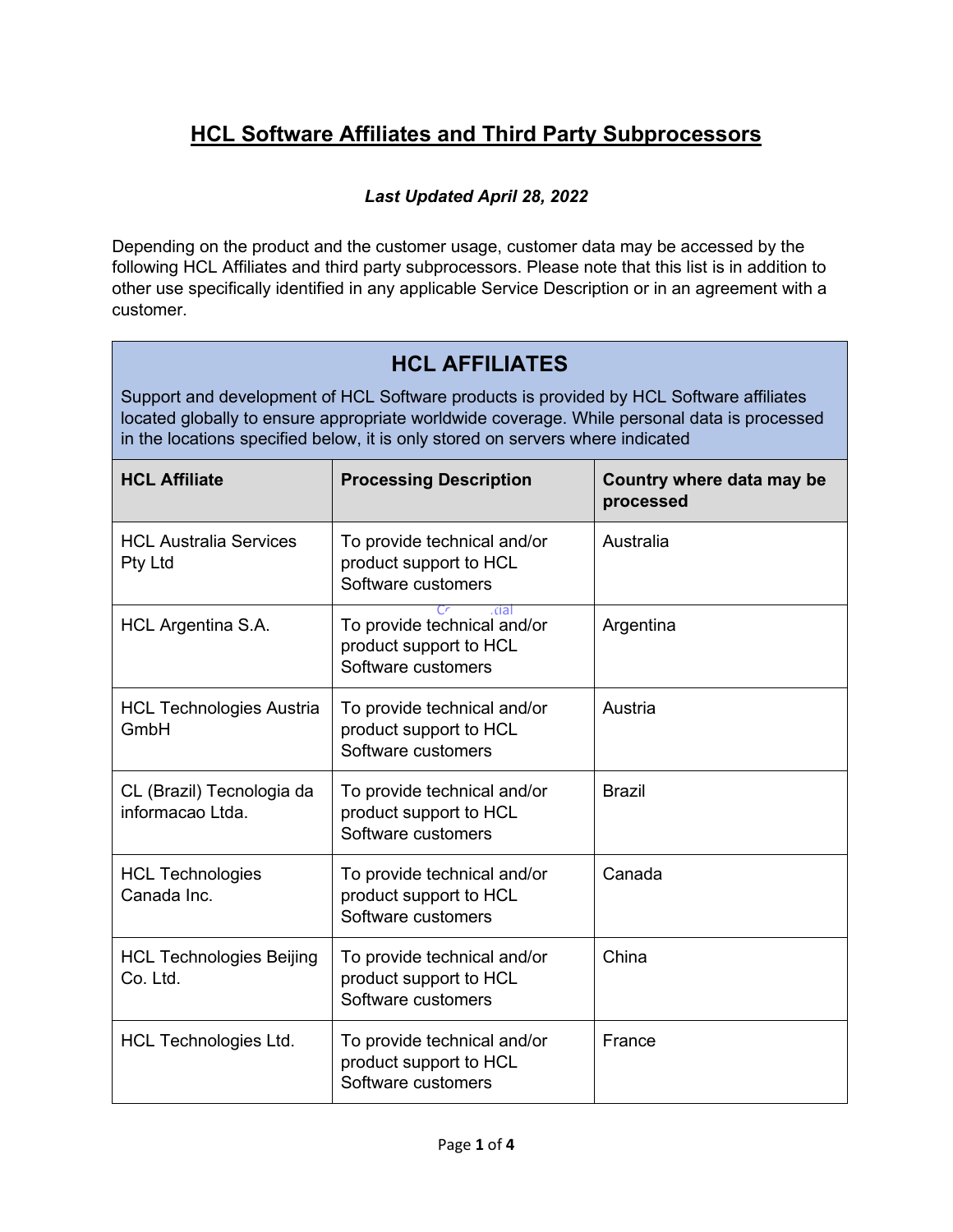| <b>HCL Technologies</b><br><b>Germany GmbH</b>  | To provide technical and/or<br>product support to HCL<br>Software customers                                                                                 | Germany            |
|-------------------------------------------------|-------------------------------------------------------------------------------------------------------------------------------------------------------------|--------------------|
| <b>HCL Technologies Ltd.</b>                    | To provide technical and/or<br>product support to HCL<br>Software customers and<br>storage of data in a customer<br>data repository for issue<br>resolution | India              |
| <b>HCL Technologies Ltd.-</b><br>Israel Branch, | To provide technical and/or<br>product support to HCL<br>Software customers                                                                                 | Israel             |
| <b>HCL Technologies Italy</b><br>S.P.A          | To provide technical and/or<br>product support to HCL<br>Software customers and<br>storage of data in a customer<br>data repository for issue<br>resolution | Italy              |
| <b>HCL Japan Ltd</b>                            | To provide technical and/or<br>product support to HCL<br>Software customers                                                                                 | Japan              |
| <b>HCL Technologies BV</b>                      | To provide technical and/or<br>product support to HCL<br>Software customers                                                                                 | <b>Netherlands</b> |
| <b>HCL Technologies</b><br>Philippines Inc      | To provide technical and/or<br>product support to HCL<br>Software customers                                                                                 | Philippines        |
| HCL POLAND SP. Z O.O.                           | To provide technical and/or<br>product support to HCL<br>Software customers                                                                                 | Poland             |
| <b>HCL Singapore Pte</b><br>Limited             | To provide technical and/or<br>product support to HCL<br>Software customers                                                                                 | Singapore          |
| <b>HCL Technologies</b><br>Sweden AB            | To provide technical and/or<br>product support to HCL<br>Software customers                                                                                 | Sweden             |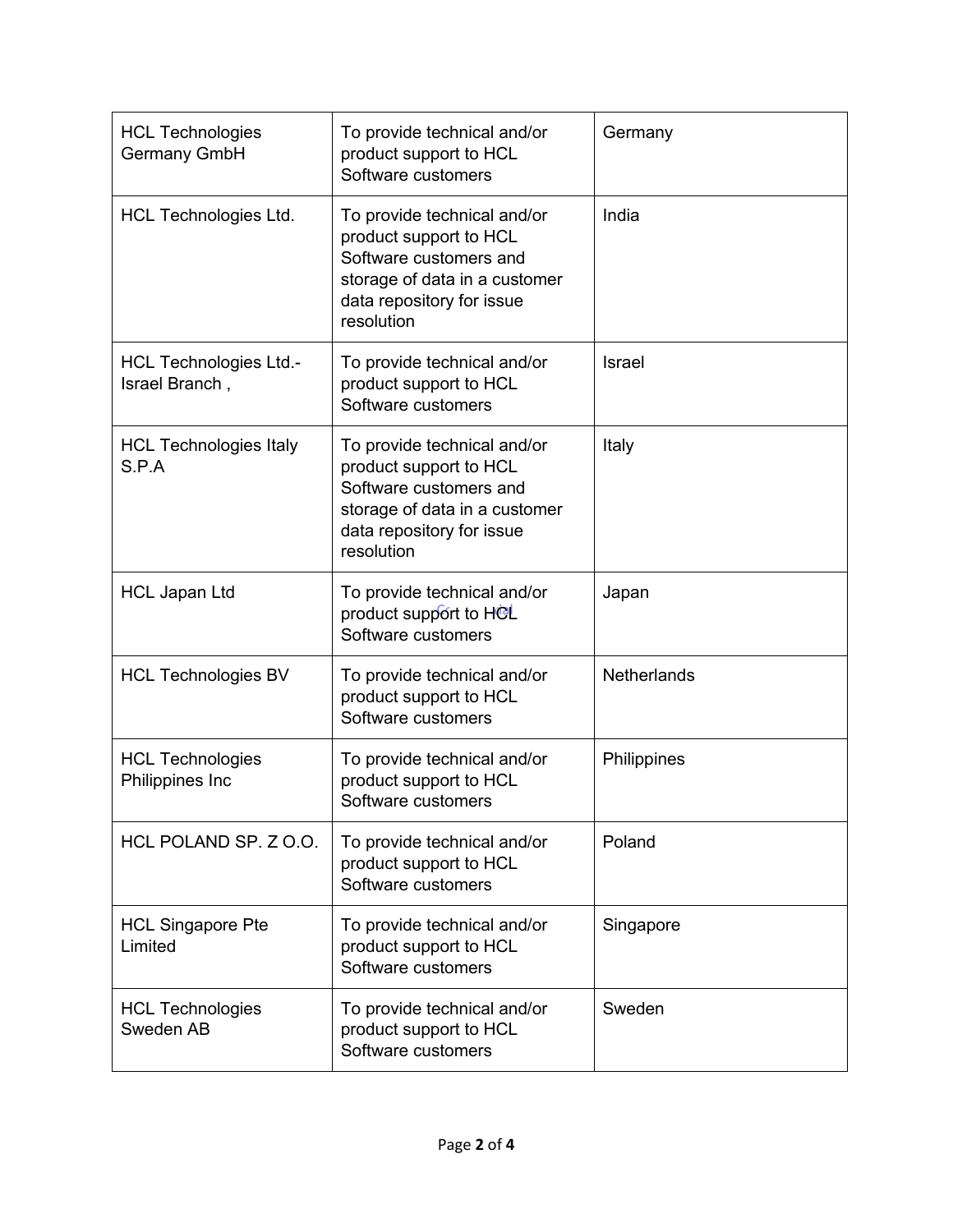| Technologies<br><b>HCL</b><br>Ltd<br>Swiss Branch | To provide technical and/or<br>product support to HCL<br>Software customers                                                                                 | Switzerland          |
|---------------------------------------------------|-------------------------------------------------------------------------------------------------------------------------------------------------------------|----------------------|
| HCL Technologies UK Ltd.                          | To provide technical and/or<br>product support to HCL<br>Software customers                                                                                 | United Kingdom       |
| Software Products<br><b>HCL</b><br>Ltd.           | To provide technical and/or<br>product support to HCL<br>Software customers and<br>storage of data in a customer<br>data repository for issue<br>resolution | <b>United States</b> |

| THIRD PARTY SUBPROCESSORS                        |                                                              |                                                                    |  |  |
|--------------------------------------------------|--------------------------------------------------------------|--------------------------------------------------------------------|--|--|
| <b>Subprocessor</b>                              | <b>Subprocessing Description</b>                             | <b>Location(s) of Subprocessing</b>                                |  |  |
| <b>HCL Now Products - Cloud Hosting Services</b> |                                                              |                                                                    |  |  |
| Google Cloud Platform                            | Cloud hosting services for HCL<br><b>Now Products</b>        | *United States, India, Germany,<br>Ireland, The Netherlands, Japan |  |  |
| <b>IBM Cloud</b>                                 | Cloud hosting services for HCL<br><b>Now Products</b>        | *United States, Germany, UK                                        |  |  |
| Microsoft Azure                                  | Cloud hosting services for HCL<br><b>Now Products</b>        | *United States                                                     |  |  |
| <b>Other HCL Cloud Service Providers</b>         |                                                              |                                                                    |  |  |
| <b>Amazon AWS</b>                                | Cloud hosting services for<br>existing cloud hosted products | *United States, India, Germany,<br>Japan, Ireland                  |  |  |
| Microsoft Azure                                  | Cloud hosting services for<br>existing cloud hosted products | *United States, Netherlands, and<br>Germany (for ASoC)             |  |  |
| Google Cloud Platform                            | Cloud hosting services for<br>existing cloud hosted products | *United States, Germany                                            |  |  |